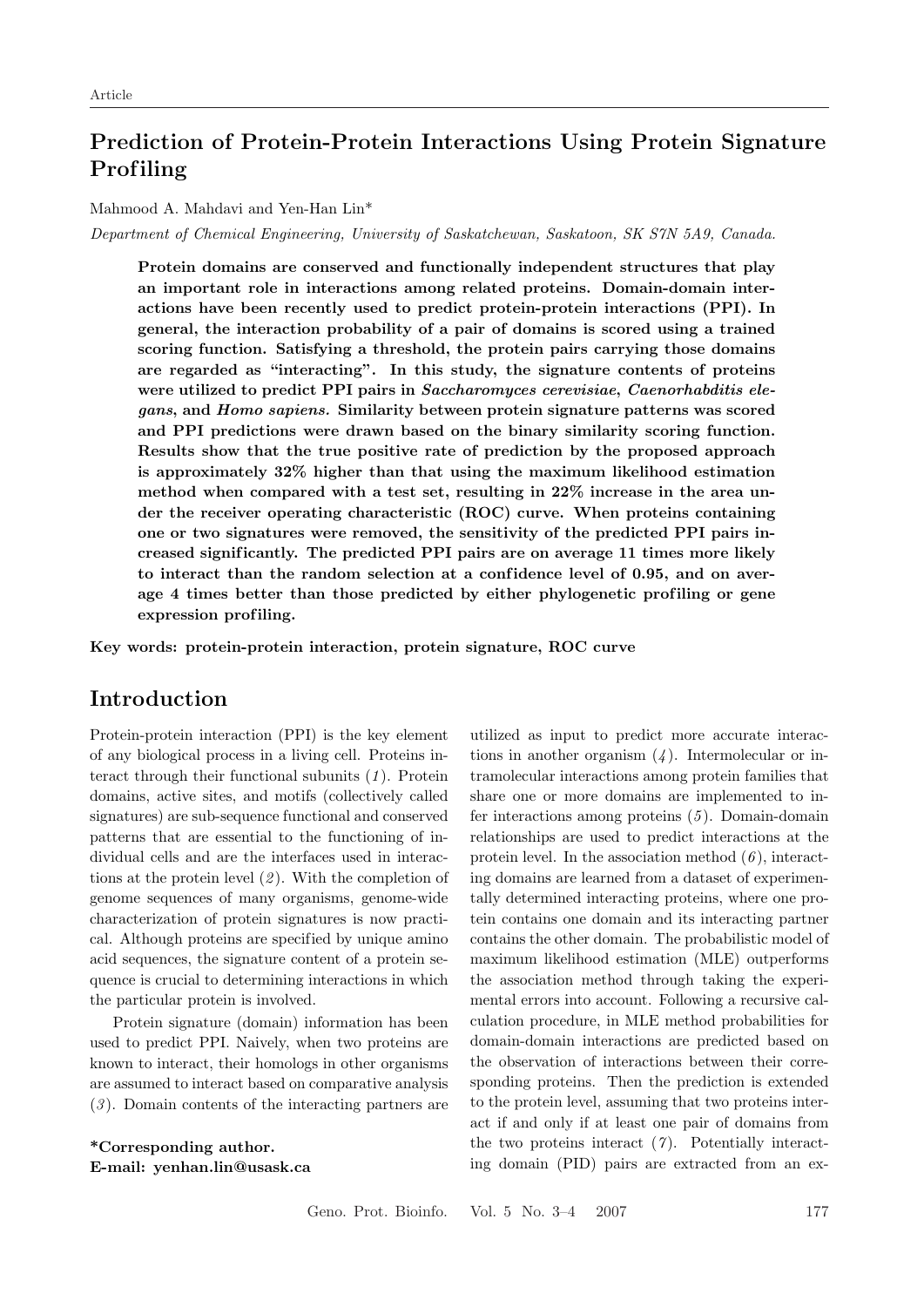perimentally confirmed protein pair dataset using the PID matrix score as a measure of domain interaction probability. The information for interacting proteins could be enriched about 30 folds with the PID matrix (*8* ). In another study, the strengths of protein pairs are incorporated into the association method to enrich the predicting probability  $(g)$ . As many domain structures are shared by different organisms, the integration of data from multiple sources may strengthen the reliability of domain associations and protein interactions (*10* ). Moreover, the combination of protein interaction data from multiple species, molecular sequences, and gene ontology is used to construct a set of high-confidence domain-domain interactions (*11* ).

In all above-mentioned methods, if a probability score meets a certain threshold, then the domains and subsequently related proteins are considered "interacting". However, these methods do not distinguish between single-unit proteins and multi-unit proteins. To overcome this limitation, a method based on domain combination was proposed, which predicts protein interactions according to the interactions of multi-domain pairs or the interactions of domain groups (*12* ). As an alternative approach, machine learning techniques have been used to train support vector machines, called descriptors (*13* ). Signatures have been used to train descriptors and each descriptor reflects the amino acid sequence of a protein that, in turn, consists of several signatures. However, in this machine learning approach, signature is defined as one single amino acid and its two neighbors (three consecutive letters), which is totally dif ferent from the definition utilized in this article as functional conserved patterns. Recently, interactomes (*14–17* ) and databases, such as the Database of Interacting Proteins (*18* ), have been used as reliable sources for mining interacting domains, which may contribute to inferring uncharacterized interacting proteins (*19* ). Therefore, signature contents of proteins play a crucial role in predicting protein interactions. Signaturebased PPI prediction techniques rely on statistically significant related signatures. When the interaction probability score between two signatures (in two different proteins) is greater than a threshold value, such a relationship is extended to the corresponding proteins and the potential interaction is inferred.

Close assessment of the protein pairs whose signatures possess high interaction probability scores shows that many of these protein pairs share at least one common signature. Sprinzak and Margalit (*6* ) reported 40 overrepresented signature pairs in the pro-

tein interaction dataset of yeast. More than half of those signature pairs (22 out of 40 pairs) contained similar signatures and the rest of them were functionally close signatures. Non-identical pairs could not pass the threshold, even though the threshold was considered very loose. Okada *et al* (*20* ) studied the role of common domains in the extraction of accurate functional associations in interacting partners. It has been shown that, when two proteins share a similar domain structure, their interaction probability score is higher than that of two proteins with nonsimilar domains  $(21)$ . In a study of interacting signatures in the SCOP database, interacting signature pairs were predicted based on the finding that they use significantly higher surfaces to form these interactions, and interestingly, like-like interacting signatures were observed in high frequency (*2* ). As reported by Ramini and Marcotte (*22* ), proteins sharing common signatures possess a high possibility of being co-evolved in a correlated manner. These common signatures contribute to the similarity of protein families detected through optimal alignment between protein family similarity matrices. Therefore, common signatures between interacting proteins enhance the interaction probability of two proteins.

In this study, we propose a new genome-wide approach to predict PPI based on the observation that proteins with common signatures are more likely to interact. The signature content of a protein is represented by a binary profile, called the protein signature profile, and then the similarity between two profiles is scored using a binary similarity function. Imposing a threshold based on a pre-determined significance level, two proteins are considered "interacting" if they satisfy the significant threshold value. Furthermore, by removing proteins with one or two known signatures from the dataset, the false positive rate of the predicted PPI dataset reduces significantly. Different from the domain-based methods that score the relationship between two protein domains and extrapolate such a relationship to infer PPI, our approach directly scores protein relationships based on the signature content of each individual protein and the extent of commonality in signature patterns. The more signatures in common, the higher the similarity score will be between two different profiles. We applied this approach to three organisms: *Saccharomyces cerevisiae* (yeast), *Caenorhabditis elegans* (worm), and *Homo sapiens* (human). Although at the time being, a relatively small portion of genes in each genome have been identified with their signatures, the proposed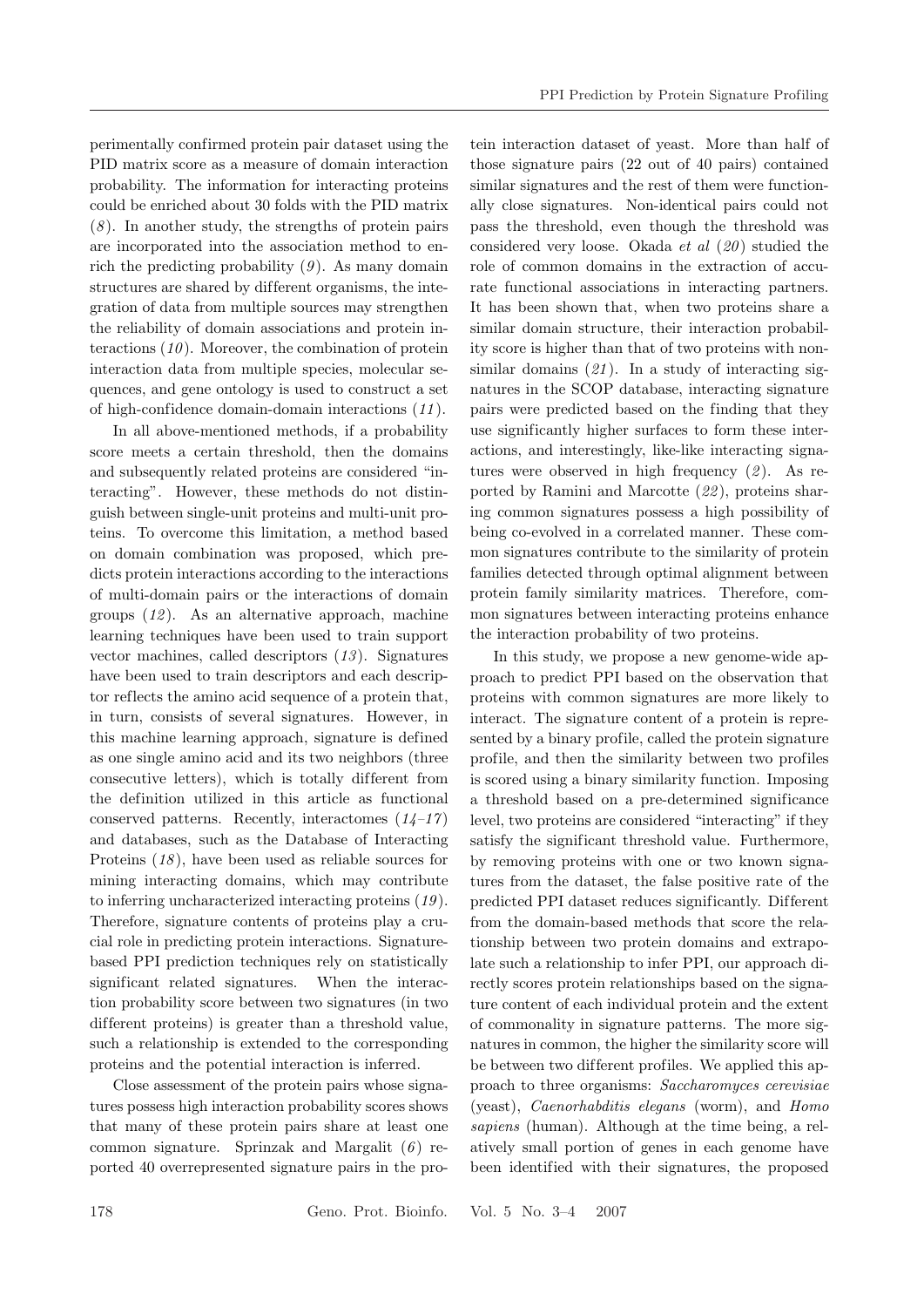approach is capable of covering the entire genome as more genes with known signature contents are discovered.

## **Results**

The protein signature profiling (PSP) approach is illustrated in Figure 1 and it was implemented to predict PPI pairs for *S. cerevisiae*, *C. elegans*, and *H. sapiens*. Three predicted PPI datasets for each organism were generated by removing none, one, or two known protein signatures in their sequences, respectively. The predicted PPI pairs and their corresponding binary similarity scores are presented in Additional File 1. To evaluate the applicability of the PSP approach, sensitivity and specificity analysis was conducted and the predicted results for *S. cerevisiae* were compared with those confirmed by the MLE method over the same dataset (*7* ). Furthermore, fold value analysis was performed to compare the predicted results with those confirmed by two non-signature-based methods, phylogenetic profiling (PP) (*23* ) and gene expression profiling (GEP) (*24* ). In either case, the PSP approach has higher true positive rates.





Fig. 1 Schematic of the protein signature profiling approach to predict PPI pairs. As illustrated, proteins P<sub>1</sub> and  $P_2$  contain signatures  $(S_1, S_3, S_5)$  and  $(S_1, S_3, S_4)$ , respectively. Using Equation 2, a binary similarity score of 0.5 is calculated (see Materials and Methods). If the score is greater than a significant threshold value estimated at a pre-specified confidence level (see Figure 4), then  $P_1$  and  $P_2$  are considered as an interacting pair. The same procedure was repeated for all proteins in *S. cerevisiae*, *C. elegans*, and *H. sapiens*. A complete list of all PPI pairs for the examined species can be found in Additional File 1.

### **Sensitivity and specif icity analysis**

The receiver operating characteristic (ROC) curve was implemented to evaluate the efficacy of the prediction of PPI pairs between our approach and the MLE method over the same dataset. Both methods use signature content information to score a relationship between two proteins. To implement the MLE method, the experimental dataset was randomly split into two parts: a training set and a test set. Domain interactions were predicted based on the observed protein interactions in the training set, and protein partners were identified based on the assumption that two proteins interact if and only if one pair of domains from two proteins interact. Then the PPI dataset predicted by the MLE method was compared

with both the training set and the test set. More details on the MLE implementation and the numerical results of comparing the PSP-predicted PPI dataset with experimental PPI datasets, as well as the MLEpredicted PPI dataset with both the training and the test sets are presented in Additional File 2.

The ROC curve portrays the trade-off between the true positive rate (sensitivity) and the false positive rate (1−specificity) for dif ferent threshold values. The true positive rate is defined as the fraction of experimentally confirmed PPI pairs (all positives) that are correctly predicted. Likewise, the false positive rate is defined as the fraction of all potential interactions that are predicted and do not match with experimental pairs. Therefore, the two rates can be formulated as follows:

Geno. Prot. Bioinfo. Vol. 5 No. 3–4 2007 179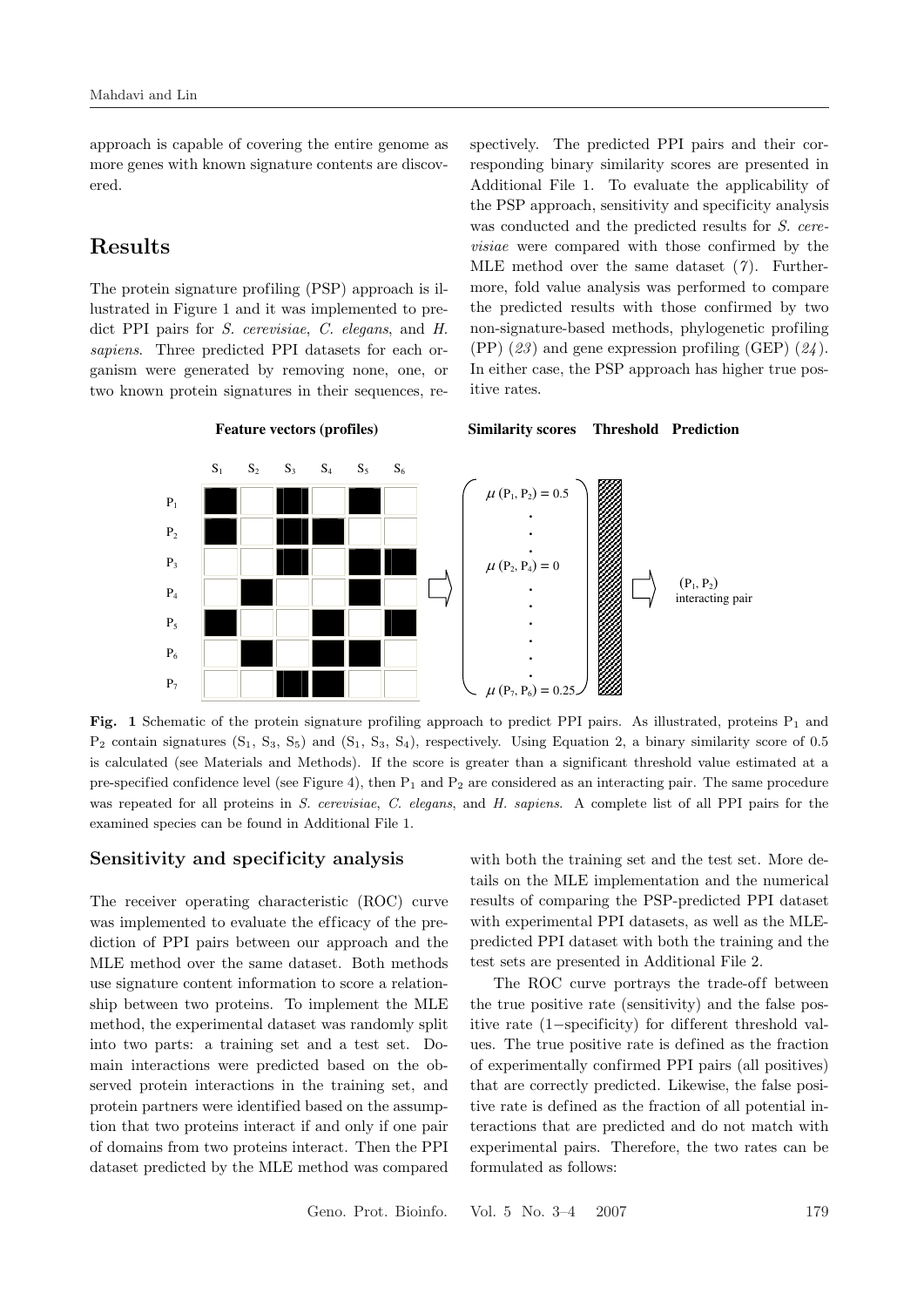True positive rate (Sensitivity) =  $\frac{TP}{TP+FN}$ False positive rate  $(1-\text{Specificity}) = \frac{FP}{FP+TN}$ 

where *TP* is the number of experimentally confirmed PPI pairs that are predicted (matched), *FN* is the number of experimentally confirmed PPI pairs that are not predicted, *FP* is the number of predicted PPI pairs that do not match experimentally confirmed pairs, and *TN* is the number of potential PPI pairs that are neither experimentally confirmed nor computationally predicted.

The area under the ROC curve (AUC) is a quantitative indicator for ranking the performance of PPI prediction among various PPI predicting methods. At an AUC of 1, a perfect PPI prediction is obtained. The closer the area is to 0.5, the poorer the prediction. As shown in Figure 2, the AUC of the PSP-predicted dataset in the case of no protein removal is 0.549. The AUC of the MLE-predicted dataset is 0.511 when compared with the test set and is 0.686 when compared with the training set. Approximately 68% of PSP-predicted PPI pairs have the highest similarity

score of 1, indicating a complete matching signature profile between two query proteins. Among this portion of predicted PPI pairs, many of them contain only one or two known protein signatures. As a result, a high false positive rate was observed through our method as compared with that calculated by the MLE method. This is attributed to the low number of known signatures in these proteins. To reduce false positive rates of predicted PPI pairs, and thus increase the accuracy of the PPI prediction, proteins with one or two signatures were removed consecutively, and the proposed approach was then applied to the remaining proteins in the dataset. As illustrated in Figure 2, the increase in AUC was observed for both cases. The AUC increased to 0.583 when proteins with one known signature were removed and eventually increased to 0.651 when proteins with two known signatures were also deleted from the dataset. Thus, the AUC values indicate that the performance of this approach can be ranked higher than that of the MLE method with the test set, although lower than that of the MLE method with the training set.



**Fig. 2** Changes of the ROC curves subjected to the removal of proteins containing one or two known signatures and their comparison with results obtained by MLE method. Overall, PSP prediction results can be ranked between the MLE results compared with the training set [MLE (train)] and the MLE results compared with the test set [MLE (test)]. However, when proteins with one or two known signatures were removed from the dataset, the AUC increased and the curve approached the MLE (train) results. In this figure each data point represents a threshold value  $> 0$  and  $\leq$  1. The inset figure illustrates the complete ROC curve for each case, and in this figure each data point represents a threshold value  $\geq 0$  and  $\leq 1$ . See Additional File 2 for numerical data.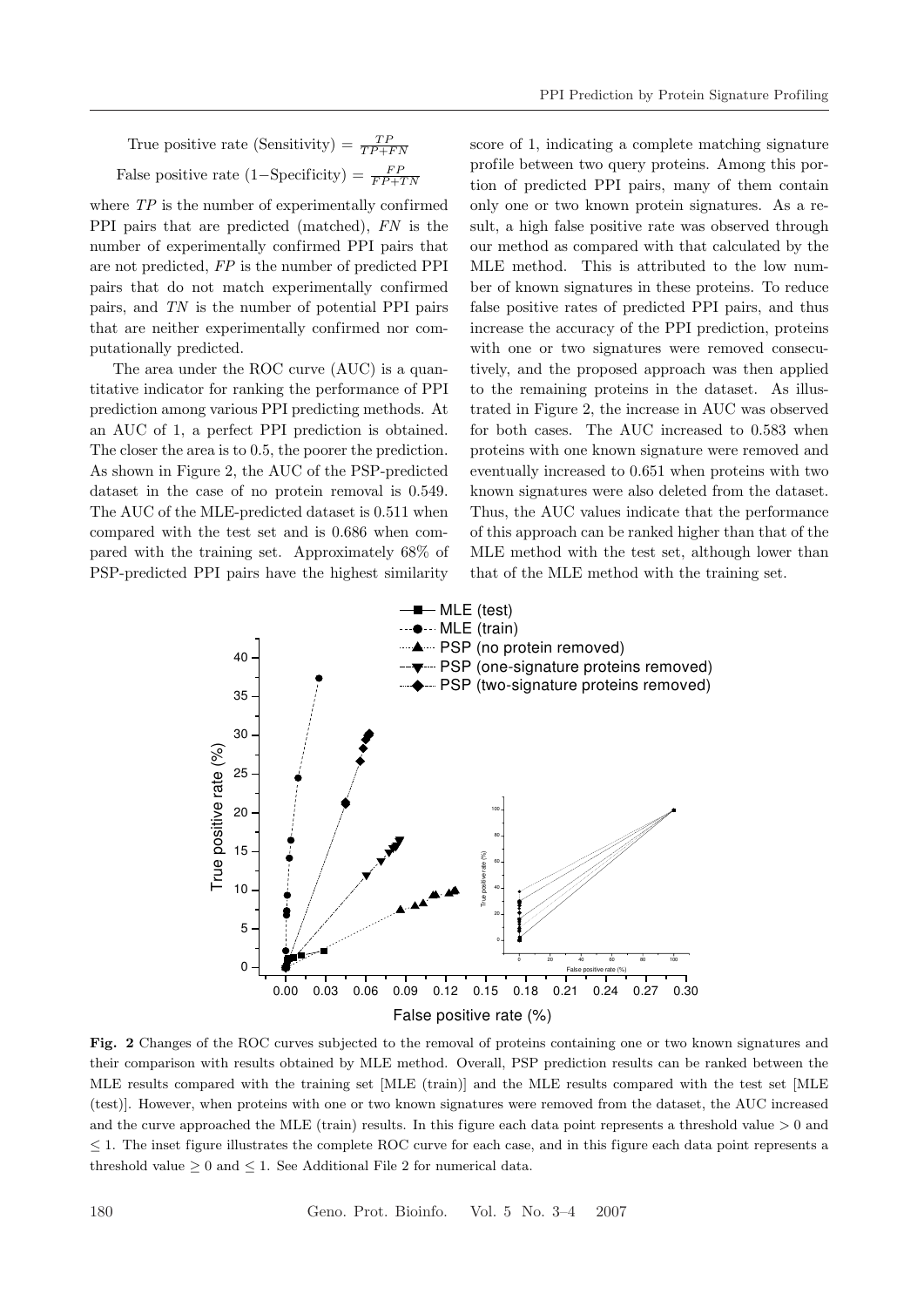Our signature protein dataset does not allow us to remove proteins with more than two known signatures from the dataset due to the low number of proteins with a high number of known signatures; however, it is expected that with the availability of more information on signature content of proteins, the true positive rate of the proposed approach will drastically increase along with a low false positive rate. Nevertheless, the examination of the ROC curve indicates that the PSP approach presents a competitive or even better result compared with other currently available domain-based methods such as the MLE method with a test set.

#### **Fold value analysis**

The PPI pairs predicted by the PSP approach were also compared with those predicted by two nonsignature-based methods, PP and GEP. Based on genomic information, the PP method has been reported as one of the most promising computational methods to predict PPI pairs (*25* ); whereas the GEP method utilizes conserved co-expression patterns of genes to predict interacting protein pairs (*26* ). For the PP method, to construct phylogenetic profiles among proteins, query proteins were blasted against a reference genome database consisting of 90 species. Proteins with matching patterns of presence or absence in reference genomes were paired. The detail information on implementation of this method is in Additional File 2. For the GEP method, the coexpression patterns were constructed based on normalized DNA microarray data confirmed from the Stanford Microarray Database (*27* ). Using the EX-PANDER program (*28* ), genes were clustered according to their expression profiles. Genes clustered in the same group were considered as interacting pairs (see Additional File 2).

To quantify the statistical significance of the predicted PPI pairs among the three profiling methods, a statistical parameter, called fold, was used to facilitate the comparison. Fold is the ratio of the fraction of the experimentally confirmed dataset predicted by a method to the fraction of total potential PPI pairs predicted by the same method:

$$
Fold = \frac{k_0}{N/M}
$$

where  $k_0$  is the number of predicted PPI pairs matched with the experimentally confirmed dataset (matched), *K* is the size of the experimentally

confirmed dataset (observed), *n* is the predicted PPI pairs satisfying a threshold value (predicted), and *M* is the total number of potential PPI pairs;  $M =$  $m(m-1)/2$  where *m* is the number of proteins. The *m* value for *S. cerevisiae*, *C. elegans*, and *H. sapiens* is 2,242, 1,402, and 8,667, respectively. Fold is the probability of true interaction in predicted PPI pairs compared with the random prediction. The greater the fold value, the higher the probability of interaction will be, as compared with the probability of interaction based on random pairing.

Figure 3 illustrates the changes in fold values among PSP, PP, and GEP methods applied to *S. cerevisiae*, *C. elegans*, and *H. sapiens*. Generally speaking, PSP can predict PPI pairs with higher probability of interaction than other two methods. As one/twosignature proteins were removed, the fold values of PPI pairs predicted by PSP increased significantly than those predicted by PP and GEP methods. This suggests that as proteins possessing lower number of known signatures were deleted from the predicted PPI pairs, the probability of predicting false relationships would be noticeably reduced. As a result, more PPI pairs with a high confidence level can be predicted.

## **Discussion**

In this study, we propose that common protein signatures could be used to predict interactions between two proteins. Different from other domain-based approaches such as the MLE method that utilizes a dataset of observed PPI pairs as a learning set to train a scoring function in order to calculate the domain interaction probability and subsequently predict protein interactions, the proposed approach does not require any learning set. In fact, the entire data can be used as a query dataset. The PSP approach predicts interactions upon the extent of similarity between the signature contents of the two proteins, while domainbased methods predict interactions between protein domains and assume that two proteins are interacting if one pair of domains from the two proteins interacts.

It is worthwhile to note that as signatures are small fragments of sequences, interactions between their corresponding proteins may not be predictable by simple homology. Homology-based methods rely on whole sequence alignment of primary structures, and protein interactions are predicted when the similarity between sequences is less than a threshold E-value calculated by BLAST. In signature-based methods, however, interactions among signatures are

Geno. Prot. Bioinfo. Vol. 5 No. 3–4 2007 181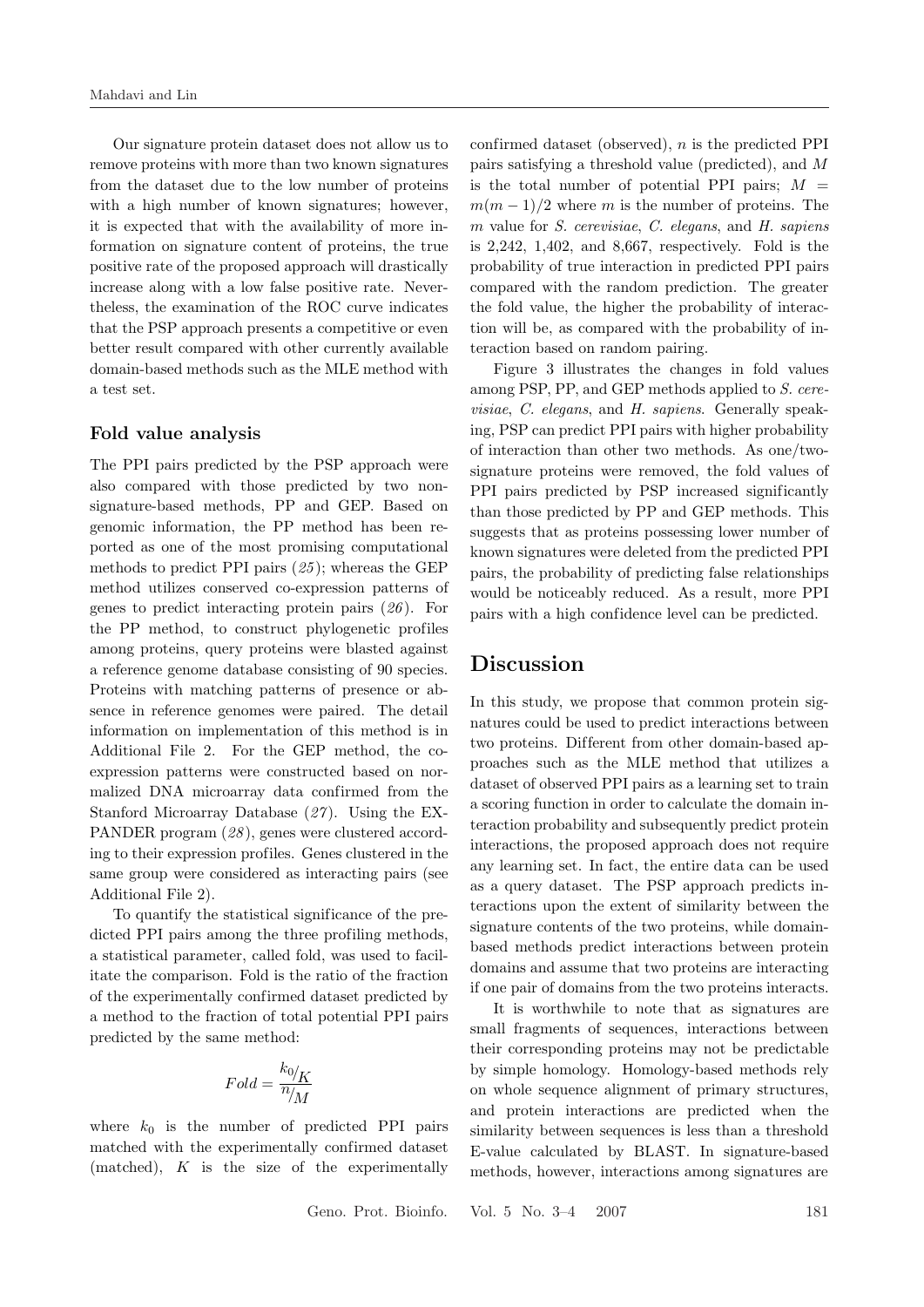

**Fig. 3** Comparison of fold value changes among three different PPI prediction methods applied to *S. cerevisiae* (yeast), *C. elegans* (worm), and *H. sapiens* (human). See Additional File 2 for support information.

predicted based solely on observed protein interactions by means of statistical evaluations. Moreover, when two proteins share one or more signatures in common, it does not necessarily mean that the remainders of their sequences are similar. They may contain other non-similar signatures as well, making detecting their relationship impossible through simple homology. To assess the extent of overlap between PSP prediction and homology-based prediction, KOG database was used (*29* ). The KOG database includes orthologous and paralogous proteins of eukaryotic species. Each group is associated with a conserved and specific function. Our investigation illustrated that 89.5% of the PPI pairs predicted by PSP could not be detected by homology-based methods when using BLAST.

Proteins involving in PPI that are predicted by homology-based techniques or the PP method often refer to "functionally interacting proteins", implying that these proteins cooperate to perform a given task without necessarily involving in physical contact. Experimental PPI detection techniques, such as yeast two-hybrid and large-scale affinity purification with mass spectrometry, attempt to discover direct physical interactions between proteins. However, there is a limited overlap between sets of interacting proteins identified by functional and physical relationships (30). Given the incomplete coverage of experimental results, there is clearly the need to develop large-scale computational sets of interacting proteins to be validated by future experiments. The proposed PSP method is a computational approach that predicts functionally interacting proteins based on the signature content of proteins. It is a new effort to predict robust protein interaction datasets that have better matches with physical interactions in compiled experimental datasets compared with those PPI pairs predicted by PP and GEP methods regarding the fold value.

Fold is an appropriate parameter that examines the ability of a computational method to predict experimentally confirmed PPIs. Furthermore, when the MLE-predicted dataset was compared with the test set of physical interactions, it was observed that the PSP approach outperformed the MLE method in terms of overlap with experimental data regarding the AUC. Both methods use signature content information of proteins to predict PPI, and the ROC curve well ranks them over the prediction of experimentally confirmed PPIs.

The significant threshold values are associated with the confidence level and the size of predicted PPI pairs. The significant threshold value in each confidence level is calculated by  $(-0.1)\log(P)$ . *P*,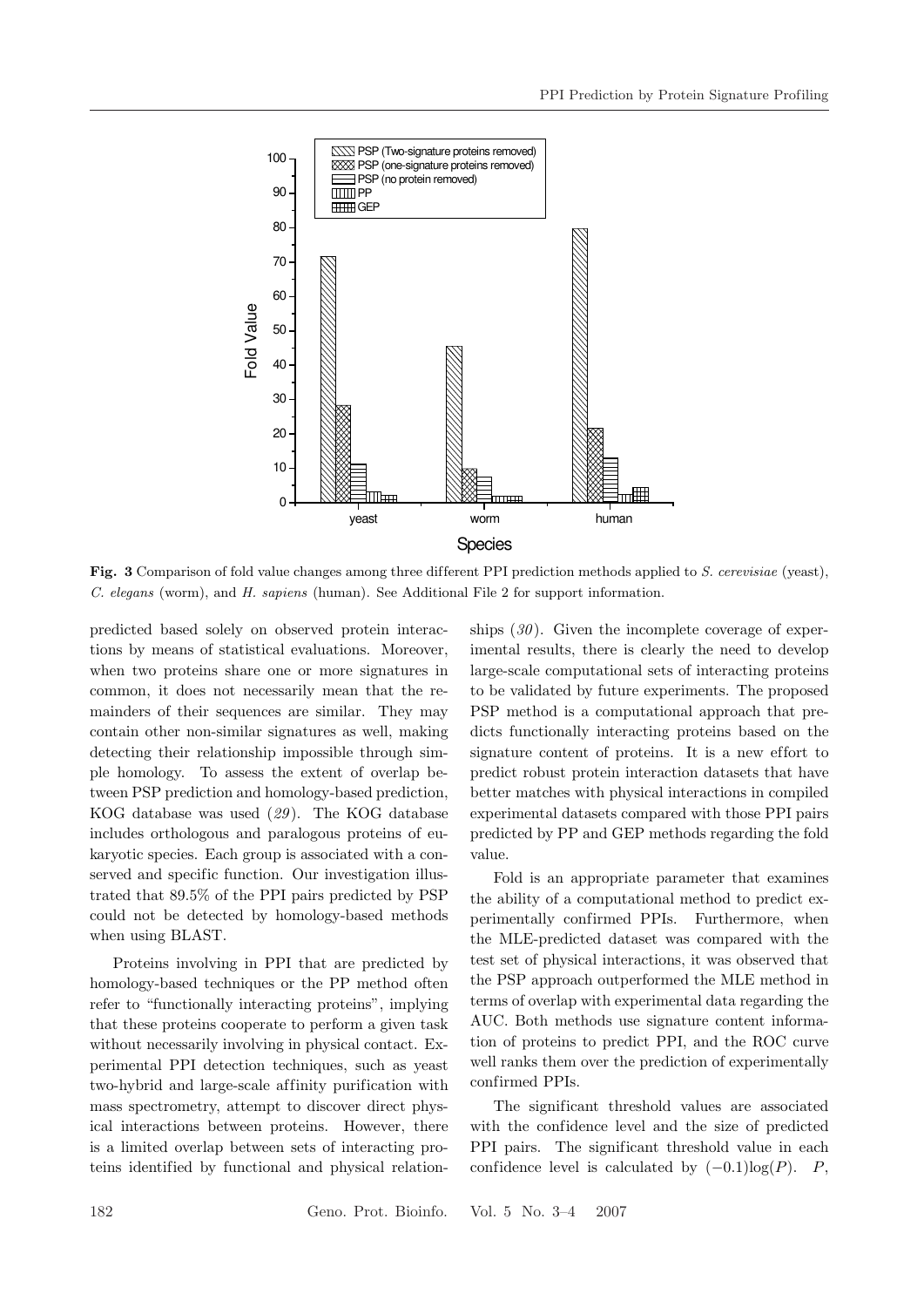an absolute probability, is defined as the ratio of confidence level  $(= 1$ -significance level) over the size of predicted PPI pairs, and "0.1" is the scaling factor that scales the threshold value to its corresponding binary similarity score between 0 and 1. Figure 4 portrays a significant threshold value with respect to each confidence level for three investigated organisms. For instance, at a confidence level of 0.95 (that is, a 1 in 20 chances of being false positive), the significant threshold value of choosing a binary similarity score for *S. cerevisiae*, *C. elegans*, and *H. sapiens* is 0.56, 0.53, and 0.72, respectively. At these threshold values, the predicted PPI pairs will possess a significance level of 0.05. In other words, there is a 95% probability that the predicted PPI pairs are not resulted from random events.

At a confidence level of 0.975, the corresponding significant threshold value is 0.6 for *S. cerevisiae*. From Figure 2, the true positive rate for the case of two-signature proteins removed, one-signature proteins removed, and no proteins removed under the PSP approach (see legend shown in the figure) is 28.33%, 14.92%, and 8.25%, respectively; whereas the true positive rate for the MLE results at the same confidence level is 7.37% and 1.18% when they are compared with the training dataset and the test dataset, respectively. This indicates that the PSP approach is more sensitive than the MLE method, and the sensitivity of the approach can be manipulated by means of deleting proteins containing less signature content. As a result, more experimentally confirmed PPI pairs are predicted.



**Fig. 4** The relationship between confidence level and significant threshold value with respect to a binary similarity score.

Other than depicting the absolute relationship of fold value variations among different PPI profiling methods, Figure 5 presents the ef fect of removing proteins with dif ferent signature contents on the relative changes of fold values. As seen in the figure, by removing proteins with two signature contents from the predicted PPI pairs, the relative fold change of PSP vs. PP is 22.03, 23.60, and 32.41 for *S. cerevisiae*, *C. elegans*, and *H. sapiens*, respectively; whereas the relative fold change of PSP vs. GEP is 32.11, 22.66, and 17.45 for *S. cerevisiae*, *C. elegans*, and *H. sapiens*, respectively. The removal of proteins with a low number of known signatures improves the performance of the approach significantly. Even at the case of no protein removal, the PSP approach still outperforms the two non-signature-based profiling methods.

New putative PPI can be deduced from our results. In the case of yeast, the experimental dataset contains 1,438 proteins, while our analysis is focused on 2,242 proteins whose signature contents are available. Interactions involved with the additional 804 (= 2242−1438) proteins may point out a direction for further experimental validation. For example, proteins YBR208C and YGL062W are found interacting using our approach but they are not reported in the experimental dataset. Note that YBR208C contains seven domains, six of which are shared by YGL062W. Both proteins function as carboxylases. One may postulate a potential interaction between YBR208C and YGL062W. Such a clue may be used to guide a follow-up experiment.



**Fig. 5** The effect of removing proteins with one or two known signatures on the relative fold change. "–2", proteins containing two known signatures were removed; "–1", proteins containing one known signature were removed; "0", no removal.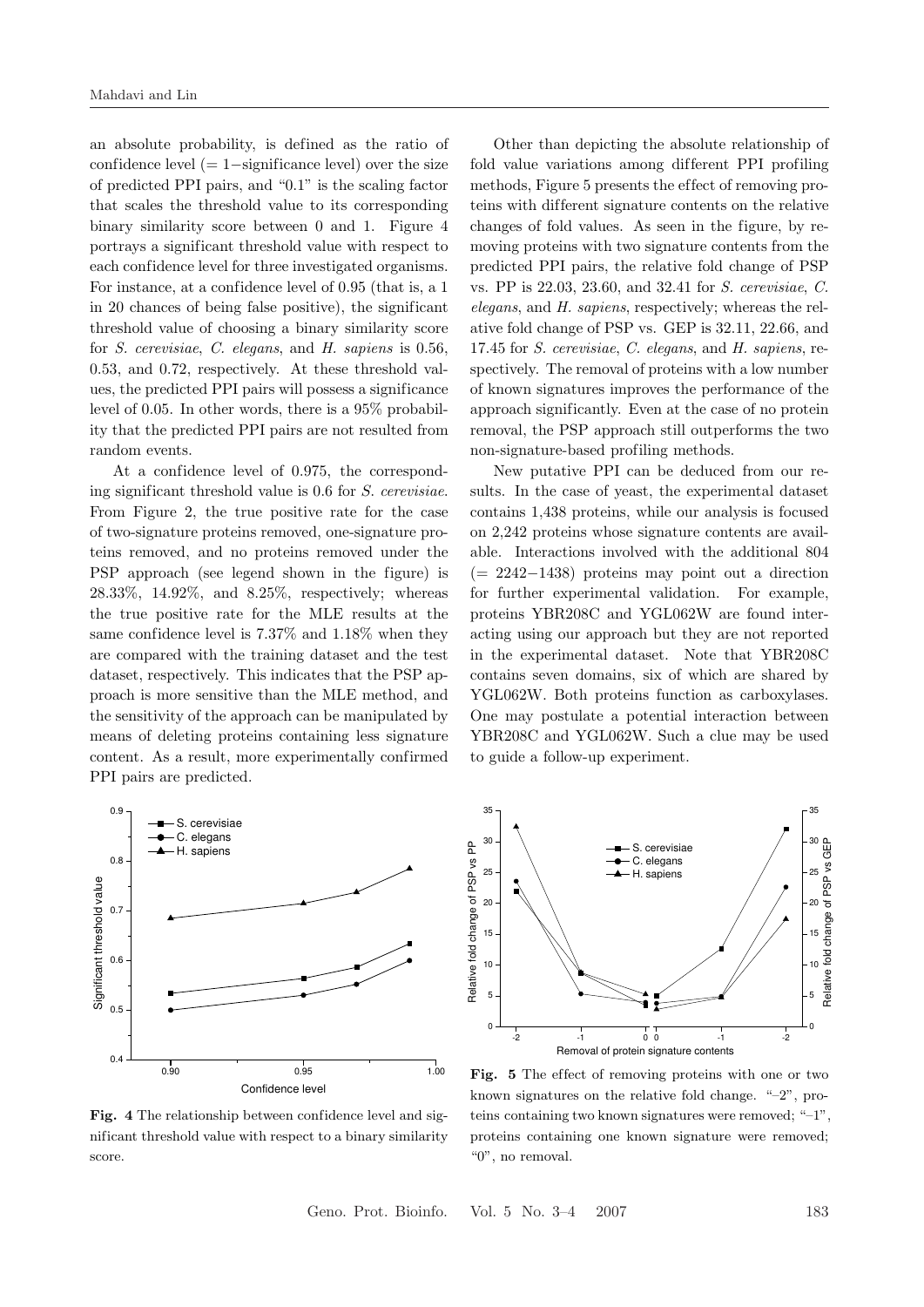Protein signature-based methods including our approach embed more intuitive biological reflection than others such as the PP method. Upon the notion that proteins interact through their conserved interfaces, not the whole sequence, the PP method may not be able to identify true interacting partners. It relies on identifying orthologs of a query sequence in a set of genomes based on whole sequence alignment. Instead, PSP identifies interacting partners based solely on the pattern of functional interfaces involved in protein interactions. The GEP method provides information on co-expression of genes in different biological events. Although this information is a strong indication that genes with similar expression profiles may have functional relationships, it provides a relatively lower degree of contribution to the prediction of physical interactions.

## **Conclusion**

Proteins interact with each other through their functionally independent, structurally conserved, and biologically related signatures. These properties have established new insights into PPI prediction. Many existing domain-based prediction methods calculate the interaction probability score between two signatures. The scoring function is trained based on a learning dataset and subsequently applied to predict protein interactions. In contrast, the proposed PSP approach does not require training information, and proteins are directly paired based on their signature contents, providing that they have at least one signature in common. When proteins with a low number of known signature contents (one or two signatures) were removed from the dataset, it resulted in more predicted PPI pairs at a high confidence level. Thus, with the availability of more and more proteins with known signature contents across organisms, the coverage and accuracy of protein interacting pairs predicted by this approach is expected to increase. The predicted PPI pairs can, for instance, be incorporated into metabolic pathway reconstruction, or be used to reveal existing knowledge gaps in the association of proteins and pathways.

## **Meterials and Methods**

### **Signature content information**

The signature content of each protein sequence was confirmed from PROSITE database (*31* ), which is a

database of protein families and domains consisting of biologically significant sites, patterns, motifs, and domains. The entire PROSITE database (Release 19.27, May 2006) was downloaded and three files were created for the three organisms of interest. Each file contains the signatures found in one genome, including 884 signatures in *S. cerevisiae*, 738 signatures in *C. elegans*, and 1,354 signatures in *H. sapiens*.

### **Experimental PPI datasets**

To evaluate and compare the predicted PPI by means of the proposed approach, datasets containing experimentally confirmed PPI pairs were compiled to serve as a common reference. The dataset for yeast contains 16,507 pairs that were confirmed from three sources: von Mering *et al* (*32* ) (1,920 pairs), BIND database (*33* ) (10,618 pairs), and CYGD database (*34* ) (10,472 pairs). Combination of these three sources after removing duplicated pairs resulted in 16,507 pairs, comprising 4,391 proteins. Those proteins that were not found to have any signature in PROSITE were eliminated. As a result, 3,745 pairs remained in the final dataset, consisting of 1,438 proteins.

The worm dataset was constructed from BIND and Li *et al* (*14* ), which reported 4,960 and 6,629 protein pairs, respectively. These pairs were confirmed by the yeast two-hybrid technique and were manually curated. After removing duplicated pairs, the dataset consisted of 7,081 pairs, comprising 3,390 proteins. Those proteins not having known signatures in PROSITE were dropped off, resulting in 344 pairs remained in the worm dataset, consisting of 220 proteins.

The human dataset is a combination of BIND and HPRD (*35* ), containing 2,332 and 23,187 interactions, respectively. These pairs were confirmed using either mass spectrometry or yeast two-hybrid technique, and were manually curated. Merging the two sources resulted a dataset of 25,000 interactions, consisting of 5,726 proteins. Only 13,319 pairs involved in 3,975 proteins that contain known signatures in PROSITE were eventually used as the final human dataset.

### **Signature content representation**

A protein is characterized by the signatures existing in its sequence. Hence, each protein can be represented by a vector of *n* features, called signature profile, where each feature corresponds to a signature and *n* is the number of signatures identified in the proteome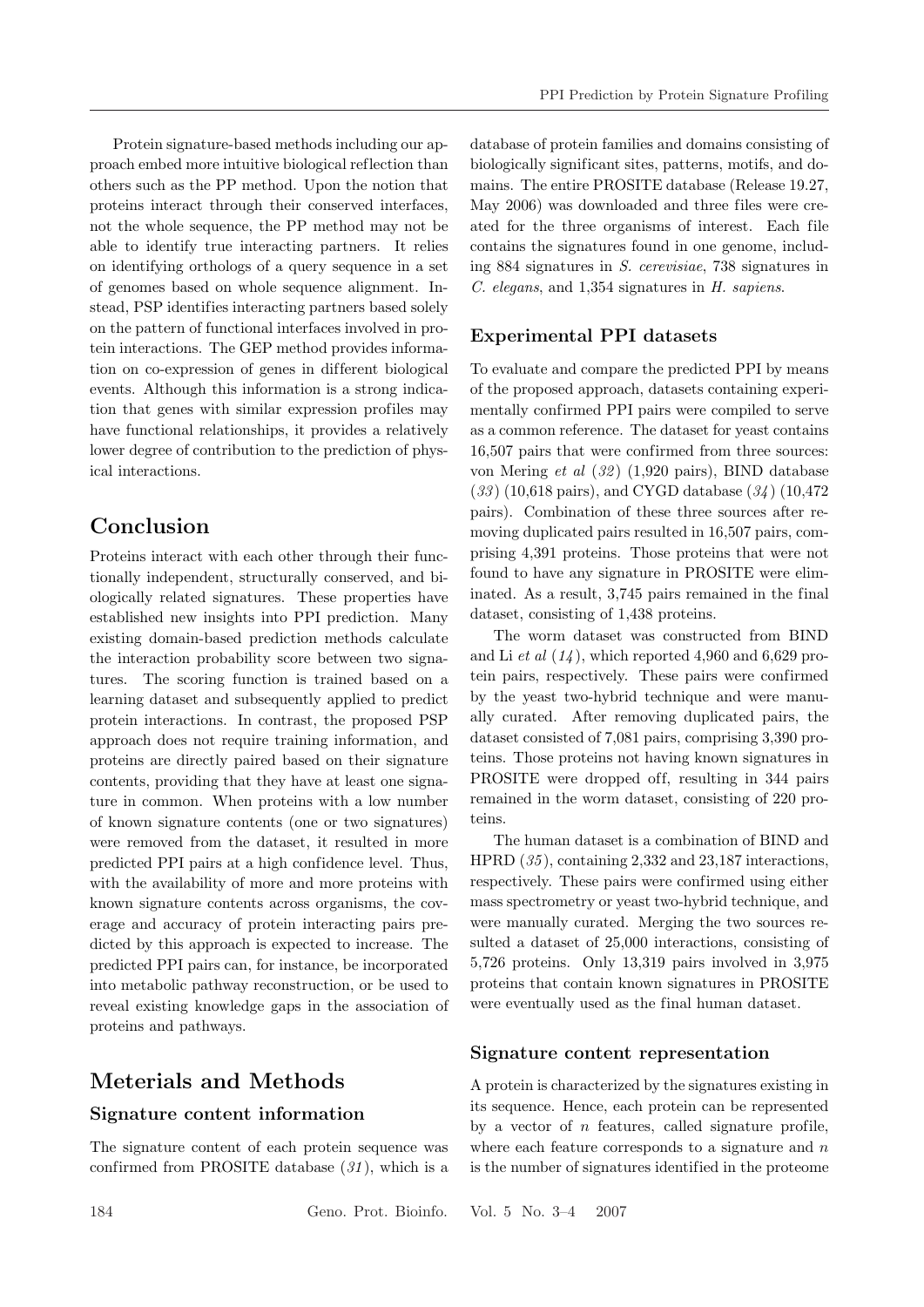of an organism (for example  $n = 884$  in yeast). Let  $P_i = [S_{i_1}, S_{i_2}, \ldots, S_{i_n}]$  represent the feature vector of protein  $P_i$  with *n* signatures.  $S_{i_1} = 1$  if signature  $S_1$ exists in protein  $P_i$  and  $S_{i_1} = 0$  otherwise. Therefore, each genome is represented by an *m*-dimensional vector where *m* is the number of proteins. In this study,  $m = 2,242$  in yeast, 1,402 in worm, and 8,667 in human. A similarity measure was implemented to calculate the similarity between signature profiles (feature vectors). Binary similarity function (*36* ) is used in this study to measure the similarity between a pair of signature profiles:

$$
\mu(P_i, P_j) = \frac{\sum_{l=1}^{n} (P_i \wedge P_j)_l}{\sum_{l=1}^{n} (P_i \vee P_j)_l}
$$
\n(1)

where  $\mu$  is the similarity score between profiles  $P_i$ and  $P_i$ . This score is calculated over *n* signatures contained in proteins of a genome of interest. If protein  $P_i$  contains *x* signatures, protein  $P_j$  contains *y* signatures, and both proteins contain *z* signatures in common, the score can then be calculated as follows:

$$
\mu(P_i, P_j) = \frac{z}{x + y - z} \tag{2}
$$

Note that  $0 \leq \mu \leq 1$ . The value of  $\mu$  increases when there are more common signatures between the two proteins. If the similarity score is higher than a threshold, the two proteins are considered as an "interacting pair".

## **Acknowledgements**

MAM received financial supports from Iran Ministry of Science, Research, and Technology, and the Natural Sciences and Engineering Research Council of Canada.

### **Authors' contributions**

YHL conceived the idea of this study. MAM contributed to the design and planning of the research, data collection and analysis. Both authors contributed to data interpretation, edited and approved the final manuscript.

### **Competing interests**

The authors have declared that no competing interests exist.

### **Additional Files**

**Additional File 1**: A list of predicted PPI pairs using protein signature profiling. The list includes predicted PPI pairs for cases of no protein removed, onesignature proteins removed, and two-signature proteins removed for *S. cerevisiae*.

**Additional File 2**: Detailed description of implementation of predicted PPI pairs using MLE, PP, and GEP methods. This file also includes numerical data of the comparison of predicted datasets with experimental datasets.

(The Additional Files are avilable from the corresponding author upon request.)

## **References**

- 1. Ponting, C.P. and Russell, R.R. 2002. The natural history of protein domains. *Annu. Rev. Biophys. Biomol. Struct.* 31: 45-71.
- 2. Littler, S.J. and Hubbard, S.J. 2005. Conservation of orientation and sequence in protein domain-domain interactions. *J. Mol. Biol.* 345: 1265-1279.
- 3. Bansal, A.K. 1999. An automated comparative analysis of 17 complete microbial genomes. *Bioinformatics* 15: 900-908.
- 4. Wojcik, J. and Schächter, V. 2001. Protein-protein interaction map inference using interacting domain profile pairs. *Bioinformatics* 17: S296-305.
- 5. Park, J., *et al.* 2001. Mapping protein family interactions: intramolecular and intermolecular protein family interaction repertoires in the PDB and yeast. *J. Mol. Biol.* 307: 929-938.
- 6. Sprinzak, E. and Margalit, H. 2001. Correlated sequence-signatures as markers of protein-protein interaction. *J. Mol. Biol.* 311: 681-692.
- 7. Deng, M., *et al.* 2002. Inferring domain-domain interactions from protein-protein interactions. *Genome Res.* 12: 1540-1548.
- 8. Kim, W.K., *et al.* 2002. Large scale statistical prediction of protein-protein interaction by potentially interacting domain (PID) pair. *Genome Inform.* 13: 42-50.
- 9. Hayashida, M., *et al.* 2004. A simple method for inferring strengths of protein-protein interactions. *Genome Inform.* 15: 56-68.
- 10. Liu, Y., *et al.* 2005. Inferring protein-protein interactions through high-throughput interaction data from diverse organisms. *Bioinformatics* 15: 3279-3285.
- 11. Lee, H., *et al.* 2006. An integrated approach to the prediction of domain-domain interactions. *BMC Bioinformatics* 7: 269.

Geno. Prot. Bioinfo. Vol. 5 No. 3–4 2007 185